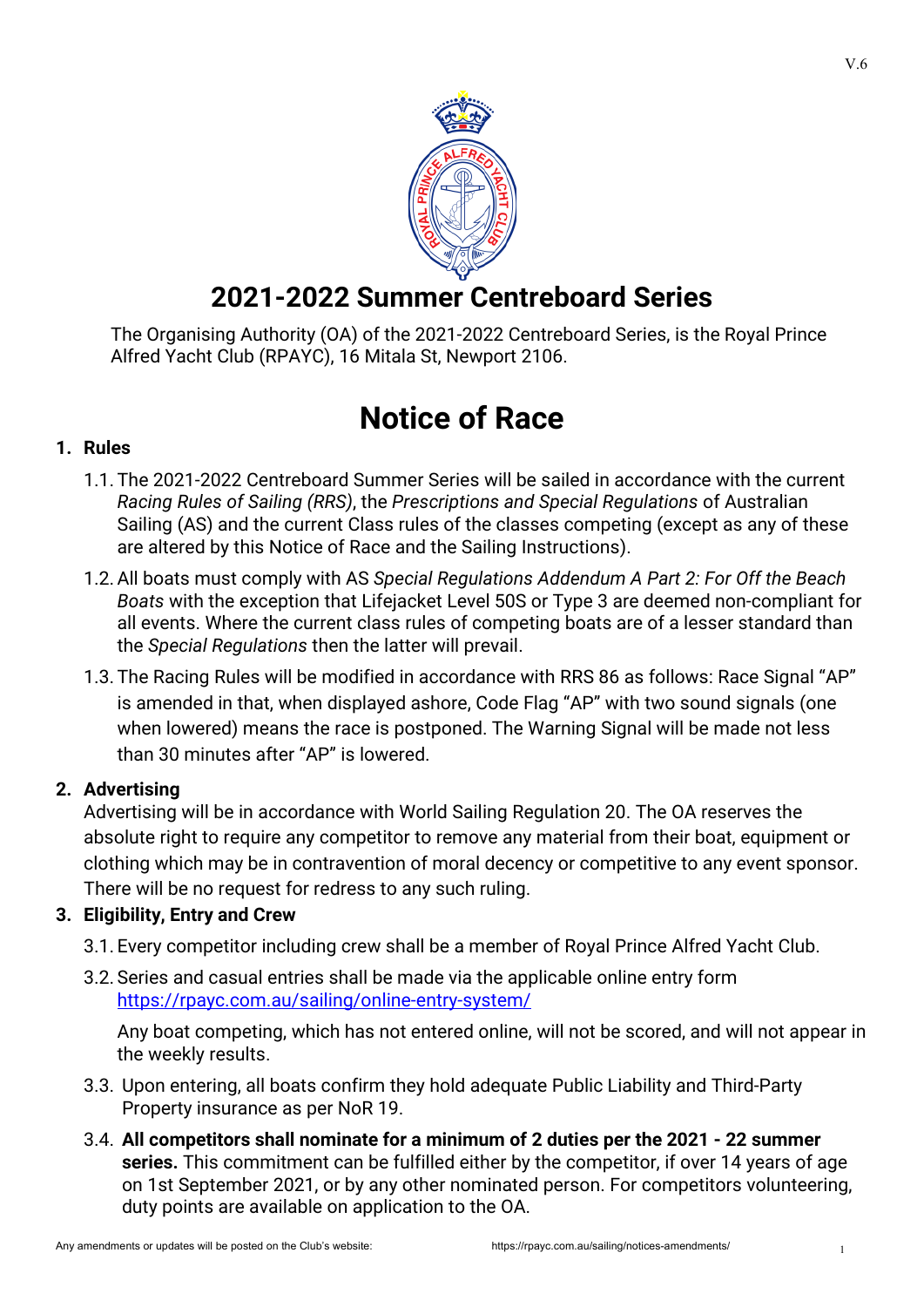- 3.5. In the event that a competitor does not fulfill 1 of the 2 required duties then their lowest scoring races will be recorded as DNS in the Pointscore series. In the event that neither required duty has been fulfilled their lowest scoring race in the Club Championship series will also be recorded as DNS.
- 3.6 Crew details shall contain the following information for each crew: Full Name; RPAYC Member No.; Australian Sailing Number; Telephone No.; Email address; Person to contact in the event of an emergency (Name and Telephone Number).

Failure to provide a complete and accurate crew list prior to the start of each race shall result in a score of DSQ without a hearing. Changes RRS63.1 & A5.

3.7 A change of sail number, class or fleet requires a competitor to update their entry.

### **4. Fees**

4.1 The boat entry fees for the 2021–2022 Summer Centreboard Series will be as follows for all approved Centreboard Classes:

| Series entry, includes Summer Pointscore & Club Championship | $\frac{1}{2}$ \$ 300.00 inc gst |
|--------------------------------------------------------------|---------------------------------|
| Casual entry (race by race)                                  | $\frac{1}{2}$ \$ 25.00 inc gst  |

4.2 Full Members of RPAYC are exempt from Series entry fees.

## **5. Class and Divisions**

5.1 The OA will classify all entered boats into classes or divisions and reserves the right to re-

classify any boat at any time after the completion of a pointscore.

- 5.2 The minimum number of boats for a class result and/or division will be five (5) boats.
- 5.3 Classes not meeting this minimum requirement will be allocated to sail within another Division.
- 5.4 Casual entries to an individual round are to be submitted not later than 23:59 on the day

preceding the intended race day to compete.

## **6. Schedule of Rounds and Start Time**

6.1 Schedules are as follows:

| <b>Date</b>            | <b>Round</b>                           | <b>Race Start</b>  |
|------------------------|----------------------------------------|--------------------|
|                        |                                        | <b>Time from</b>   |
| Sun 17 Oct 2021        | <b>Club Championship: 1- Abandoned</b> | <b>1330hrs</b>     |
| Sun 24 Oct 2021        | <b>Summer Pointscore: 1</b>            | <b>1330hrs</b>     |
| Sun 31 Oct 2021        | <b>Summer Pointscore: 2</b>            | <b>1330hrs</b>     |
| <b>Sun 7 Oct 2021</b>  | <b>Summer Pointscore: 3</b>            | <b>1330hrs</b>     |
| <b>Sun 14 Nov 2021</b> | <b>Club Championship: 2</b>            | <b>1330hrs</b>     |
| <b>Sun 28 Nov 2021</b> | Summer Pointscore: 4                   | <b>1330hrs</b>     |
| Sun 05 Dec 2021        | Summer Pointscore: 5                   | <b>1330hrs</b>     |
| Sun 12 Dec 2021        | Summer Pointscore: 6                   | <b>1330hrs</b>     |
| <b>Sun 19 Dec 2021</b> | <b>Club Championship: 3</b>            | <b>1330hrs</b>     |
| Sun 30 Jan 2022        | Summer Pointscore:                     | <b>1330hrs</b>     |
| Sun 06 Feb 2022        | Summer Pointscore: 8                   | <b>1330hrs</b>     |
| Sun 13 Feb 2022        | <b>Club Championship: 4</b>            | <b>1330hrs</b>     |
| Sun 20 Feb 2022        | <b>Summer Pointscore: 9</b>            | <b>1330hrs</b>     |
| Sun 27 Feb 2022        | Summer Pointscore 10                   | <b>1330hrs</b>     |
| Sun 06 Mar 2022        | Summer Pointscore: 10                  | <del>1330hrs</del> |
| <b>Sun 13 Mar 2022</b> | <b>Club Championship: 5</b>            | <b>1330hrs</b>     |
| Sun 20 Mar 2022        | Summer Pointscore: 11                  | <b>1330hrs</b>     |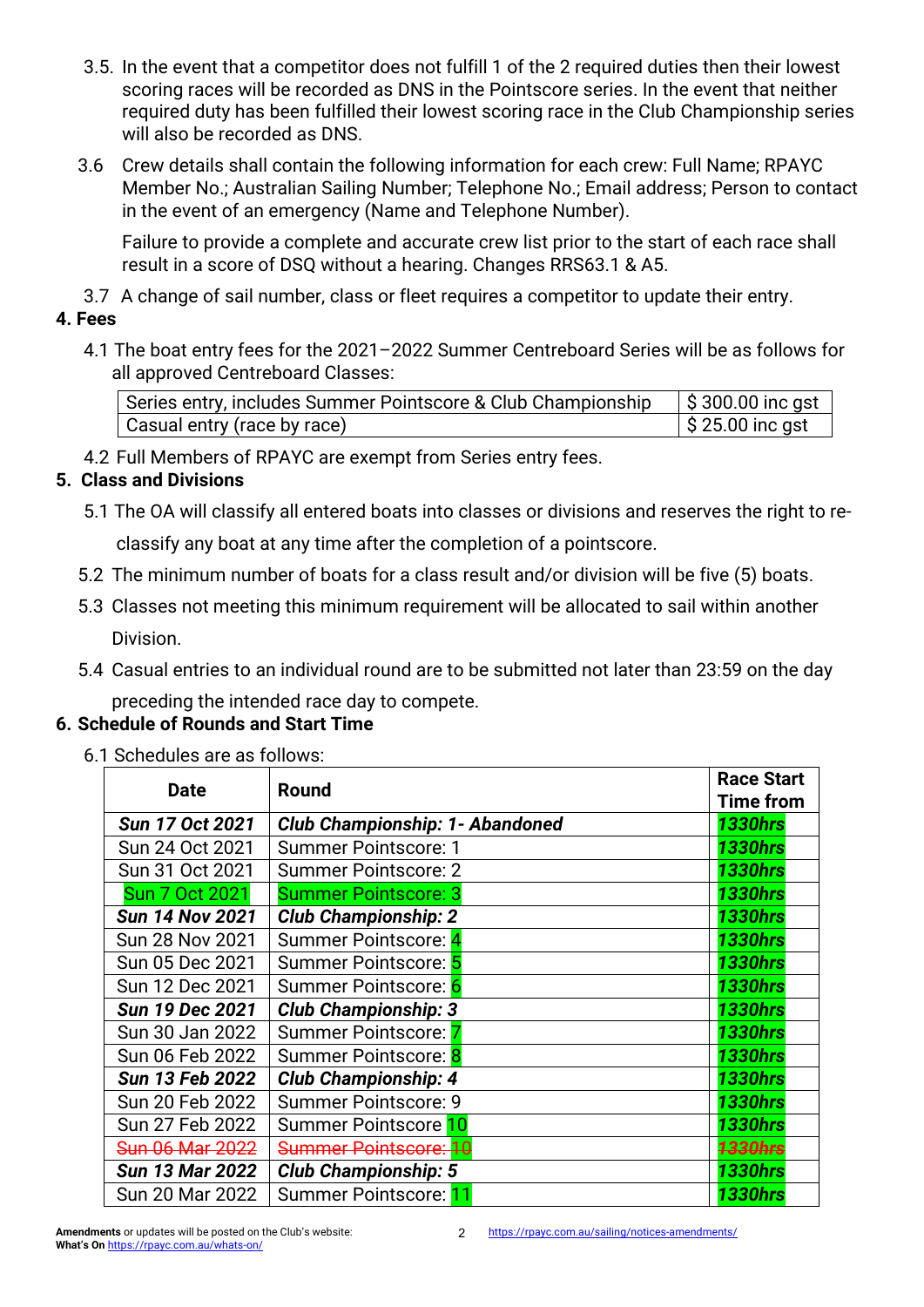|            | Sun 03 Apr 2022   Club Championship: 6 / & Driftwood Trophy Race | 1330hrs |
|------------|------------------------------------------------------------------|---------|
| <b>TBA</b> | <b>Annual Centreboard Presentation</b>                           |         |

#### **7. Measurement**

- 7.1 It is the owner's responsibility to ensure that their boat conforms to Class Rules and that the boat has a valid class measurement certificate.
- 7.2 Any boat may be inspected before or after a race. Any boat found not to be complying with Class rules or AS Special Regulations Part 2: For Off the Beach Boats may have her entry refused or rejected, recorded as did not start (DNS) or disqualified (DSQ) as appropriate.

#### **8. Sailing Instructions**

The Sailing Instructions will be available on or before 31 August by 17:00 and will be made available on the Club website<https://rpayc.com.au/sailing/centreboard/>

#### **9. Venue and Racing Area**

- 9.1 The Centreboard Summer Sailing Series is to be conducted by and from the Royal Prince Alfred Yacht Club, 16 Mitala St, Newport, NSW, 2106.
- 9.2 The racing area will be the waters of Pittwater, NSW.

#### **10.Scoring**

10.1. The 2021-2022 Centreboard Summer Series will consist of two (2) separate pointscores series.

| The <b>Summer Pointscore</b> will consist of up to | <b>Eleven (11)</b> rounds |
|----------------------------------------------------|---------------------------|
| The Club Championship will consist of up to        | $\vert$ Five (5) rounds   |

For each scheduled round a maximum of three (3) races will be held.

- 10.2. RRS A5.3 of the racing rules shall apply.
- 10.3. Thirty-three (33) races are scheduled for the Summer Pointscore Series.

Ten (10) races are required to constitute a Series.

10.4. Fifteen (15) races are scheduled for the Club Championship Pointscore Series.

Four (4) races are required to constitute a Series.

10.5. The following discards of a boat's worst scores will apply to the Summer Pointscore (Amends RRS A2):

| <b>Races Completed</b> | <b>Discards</b> |
|------------------------|-----------------|
| $\leq 15$              |                 |
| 16 to 24               |                 |
| 25 to 36               |                 |

10.6. The following discards of a boat's worst scores will apply to the Club Championship Pointscore (Amend RRS A2):

10.7.

| <b>Races Completed</b> | <b>Discards</b> |
|------------------------|-----------------|
|                        |                 |
|                        |                 |
|                        |                 |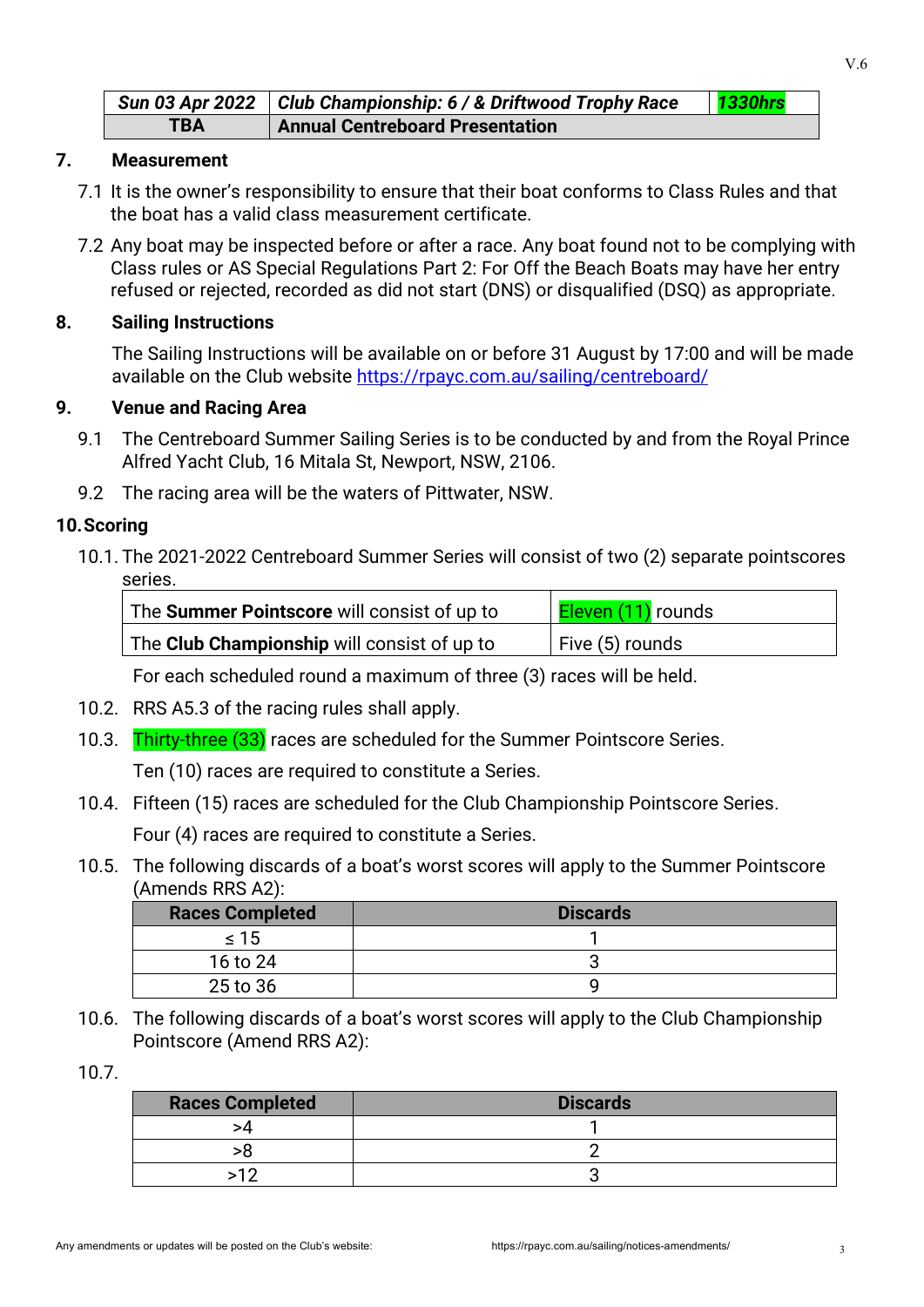- 10.10 Competitors wishing to request a review of results must submit their request by completing the *[Results Query Form](https://rpayc.com.au/sailing/centreboard/)*, available online and submit it to the RPAYC Sailing Office no later than three days after the publication of results for each round.
- 10.11 Abandoned races will only be resailed on the day of competition that they took place. (This Amends RRS 80).
- 10.12 Competitors that do not Sign On or Off shall be scored DSQ without a hearing. Changes RRS 63.1 & A5.
- 10.13 Competitors that do not amend their boat details prior to racing shall be scored DSQ without a hearing. Changes RRS63.1 & A5. Entry details, Sail Numbers, Skipper, Crew can be changed online via the boat's entry.

#### **11.Change of Helmsperson and or Crew**

11.1. The helmsperson and crew (if applicable) of each boat contesting a race shall be nominated on the online entry form together with their full contact and emergency contact details. Change of helmsperson and/or crew may be permitted at the discretion of the OA on written application. A boat's entry shall be updated to reflect this change prior to racing.

#### **12.Arbitration**

Arbitration may be used for protests alleging infringements of a RRS of Part 2, Part 4 or RRS 31.

#### **13.Briefing**

- 13.1.A competitors' briefing for all helmspersons, crew, race management team members and support and coach boat operators will be held at approximately 1215 hrs each race day on the "Centreboard Lawn" in front of the Jack Gale Training Centre.
- 13.2. It is compulsory for a delegate from each boat to attend the competitors' brief.

#### **14.Coaching and Support Vessels**

- 14.1 Only persons approved by the OA may coach novice (Green Fleet) competitors.
- 14.2 There may be more than one (1) *Official Club Coach* designated by the Royal Prince Alfred Yacht Club who may coach any competitors at any time. Coaching of such competitors does not constitute grounds for protest under RRS 41 (Outside Help).
- 14.3 It is a condition of entry that all competitors consent to there being designated coach boats within the racing area at any time. Inadvertent interference by such vessels may not be grounds for protest. This amends RRS 23. Designated coach boats will be nominated by the OA at its discretion.
- 14.4 Team leaders, coaches (other than those at Instruction 14.1) and other support personnel shall stay outside areas where boats are racing from the time of the Preparatory Signal for the first class to start until all boats have finished or retired or the Race Committee signals a postponement, general recall or abandonment.
- 14.5 All coach and support boats shall monitor VHF channel 77 whilst on water.
- 14.6 All coach and support boats shall render assistance when and as directed by the Race Officer.
- 14.7 When the Committee Vessel displays code flag 'W' with one warning sound, all support boats must remain on water and provide safety assistance until such time that code flag 'W' is lowered. The Race Officer will endeavour to notify support boats by radio if code flag 'W' is hoisted or lowered.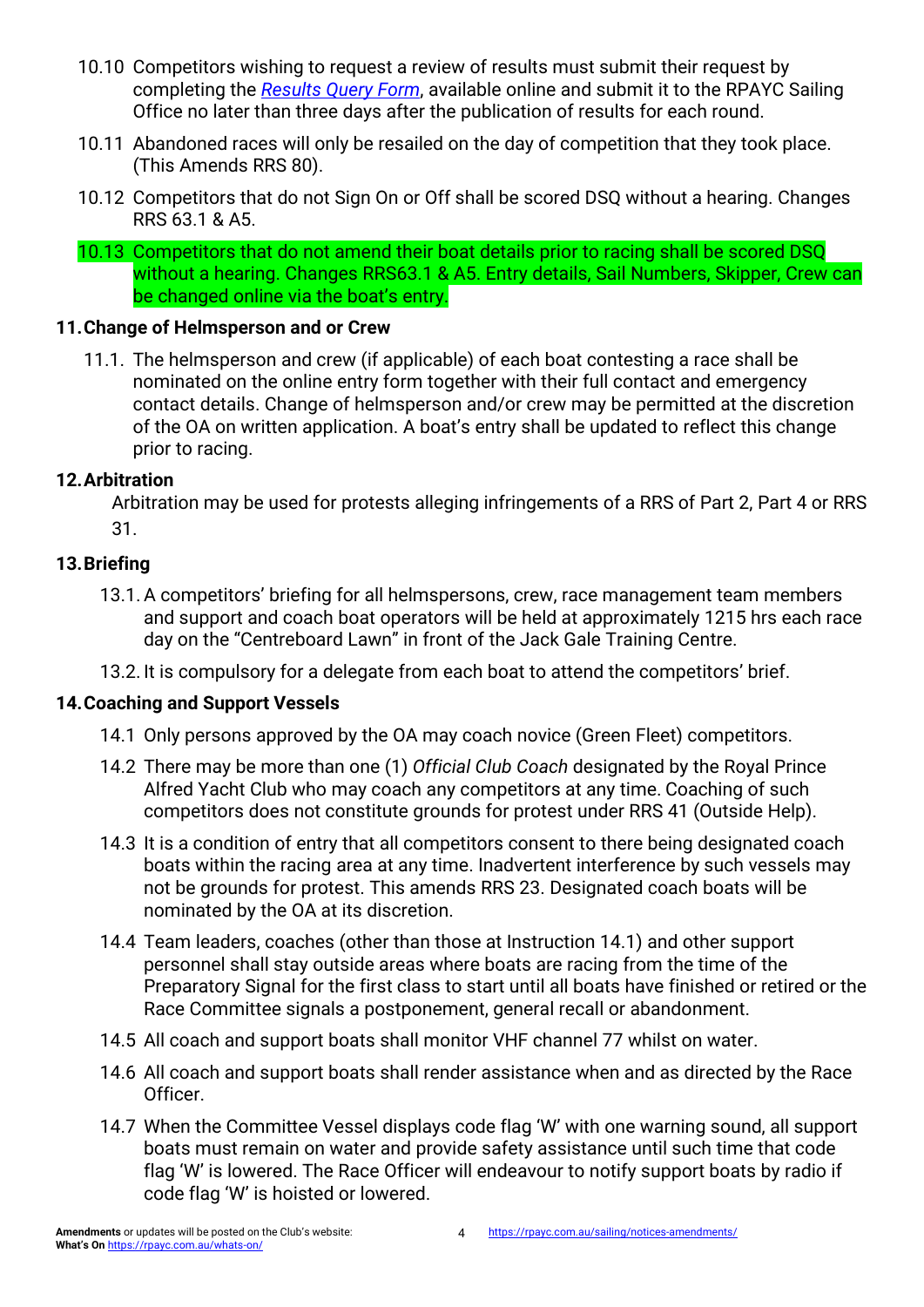#### **15. Prizes**

- 15.1 Prizes and Perpetual Trophies (where appropriate); may be awarded to first, second and third place getters. Other prizes may be awarded at the discretion of the OA.
- 15.2 Should there be three (3) boats or less sailing in a class, only a first-place prize may be awarded; should there be four boats in a class, only a first and second place prize may be awarded.
- 15.3 Other prizes may be allocated for Summer Pointscore and Club Championship Series placegetters.
- 15.4 Series Round prizes shall be allocated at the discretion of the Race Committee.

#### **16.Risk Warning**

This Risk Warning is issued, pursuant to the Civil Liability Act 2002, to all persons wishing to participate in the sailing activities conducted by the Royal Prince Alfred Yacht Club. Participants are warned that, regardless of the precautions, which might be taken by reasonable and experienced persons, sailing can be a dangerous pursuit and participants are exposed to significant risk of property damage, physical harm and possibly death. As an indication, these risks may include, but are not limited to:

- The extremes of weather and sea conditions.
- The potential that control of vessels may be lost, resulting in collision with objects and other vessels.
- The sudden movement of the vessel at any time and the possibility that participants may fall or be thrown overboard, resulting in drowning.
- The possibility that participants may be injured by equipment on the vessel.
- The absence of immediate medical care and the likelihood that significant delays may occur medical care is available.
- Exposure to the elements for extended periods.
- The possible presence of dangerous marine life.

The OA also warns participants that regardless of their best intentions, they may be unable to render assistance to participants who are in distress. Participants are warned to consider the above risks and all other risks before deciding to participate in any sailing event with the Royal Prince Alfred Yacht Club.

#### **17. Disclaimer of Liability**

**Competitors participate in the Series entirely at their own risk. Refer to RRS 3, Decision to Race**. The OA will not accept any liability for material damage or personal injury or death sustained in conjunction with or prior to, during, or after the Series.

#### **18. Insurance**

18.1 All competitors who enter into the series or into an individual round (casual) are deemed to have made a declaration that they hold adequate Public Liability and Third-Party Property insurance to the sum of at least AUD\$10,000,000 (ten million).

#### **19. Notices And Amendments**

- 19.1 Notices and or Amendments will be posted to the Official Notice Board located at the Jack Gale Centre and the on RPAYC website, before 11:30hrs on the day it will take effect.
- 19.2 Any change in the schedule of races will be made at least four days prior to the race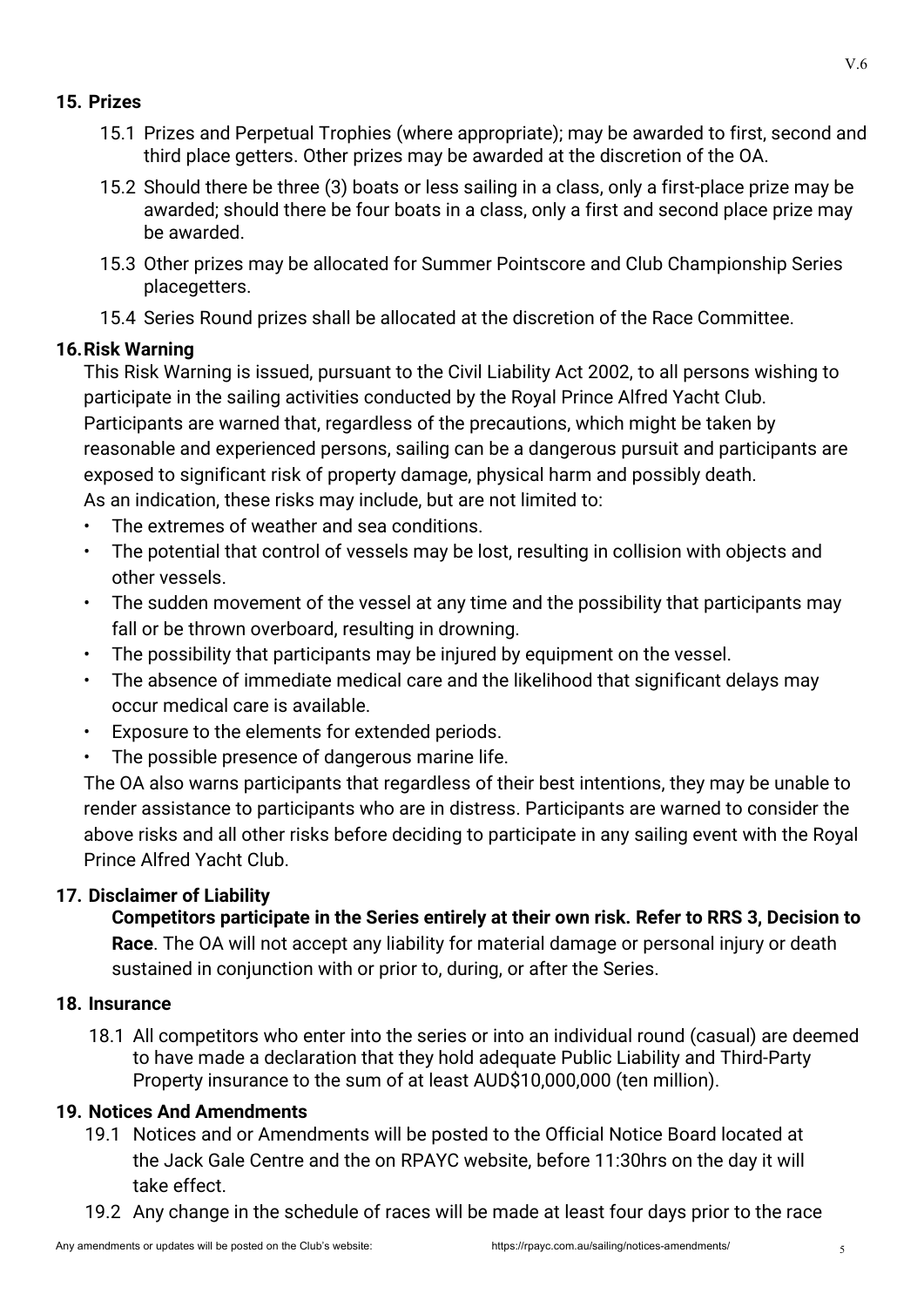it will affect.

19.3 Amendments to the NoR / SI may be communicated on-water, for that day or race, may be communicated orally by the Race Committee or written on a board. The Race Committee Vessel shall display flag "3rd Substitute" to indicate an amendment has been made. Such changes may be made up to the warning signal of a race.

## **20. Further Information**

- 20.1 A post-race presentation may be held in the Club House, Halyard's annex. Halyard's Bistro is open all day including dinner for all competitors, families and volunteers.
- 20.2 No trailers shall be stored in the lower, middle or upper car parks. Car and trailer parking is available at Crystal Bay Street Carpark, contact Reception at the boom-gate to gain access, auto-out.

20.3 For further information please contact the RPAYC Sailing Office on: Phone 02 9998 3761 Email [sailing@rpayc.com.au](mailto:sailing@rpayc.com.au)

## **21.COVID 19 Regulations, applicable to ALL**

A reminder that participation in Community Organised Sports as per the NSW Health Regulations (subject to change).

*Key points*:

- 1. Social distancing regulations apply to ALL.
- 2. Social gathering will not be permitted.
- 3. Crew lists will be required for each scheduled race.
- 4. ALL competitors and guests are required to use the NSW Government QR code to sign in on club premises, including the Centreboard lawn, car park, marina areas.
- 5. Proof of Covid 19 vaccination is required for all participants, including volunteers, coaches and parents/family members as per NSW Health Regulations requirements.